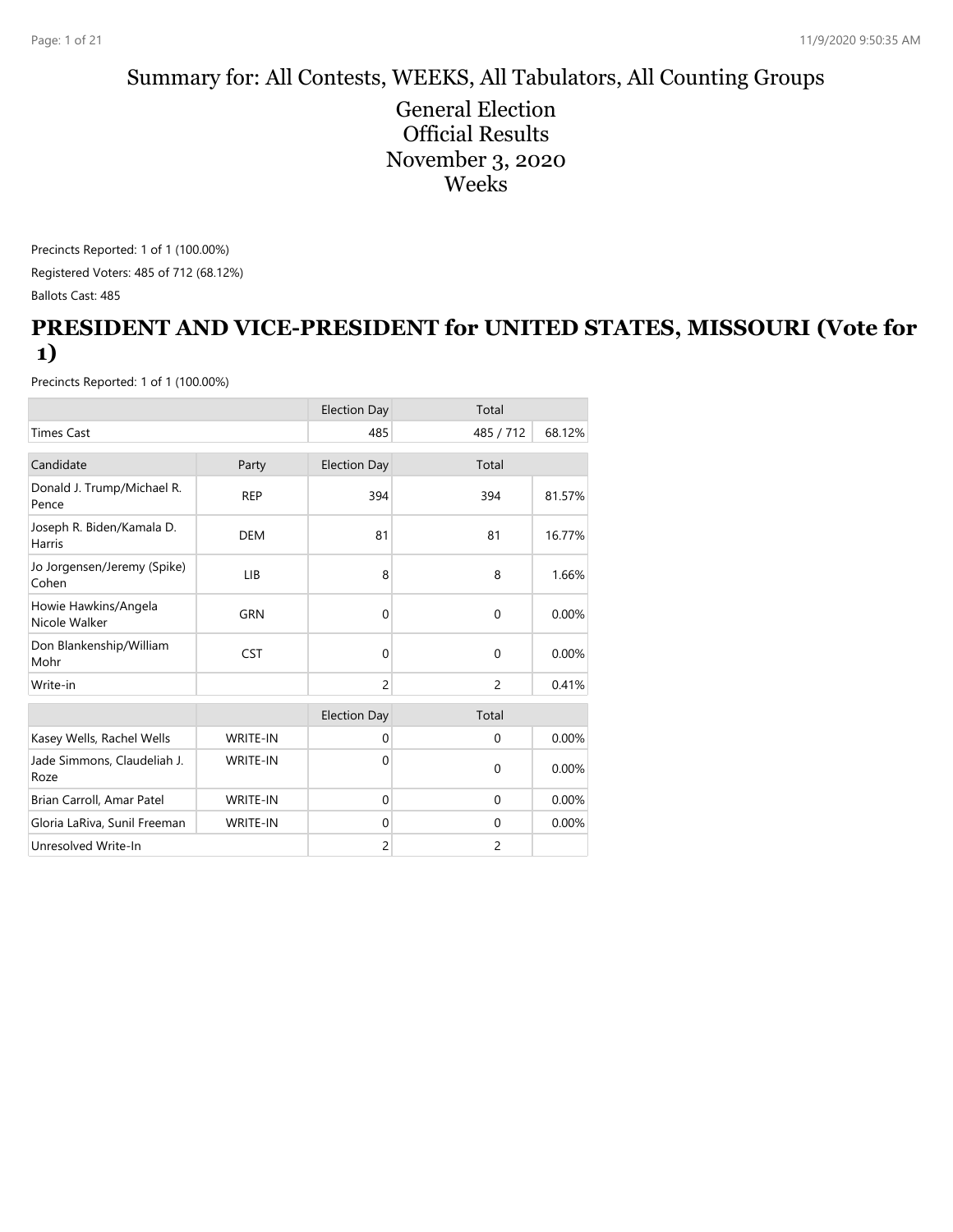# **GOVERNOR for MISSOURI, MISSOURI (Vote for 1)**

|                     |                 | <b>Election Day</b> | Total        |        |
|---------------------|-----------------|---------------------|--------------|--------|
| <b>Times Cast</b>   |                 | 485                 | 485 / 712    | 68.12% |
| Candidate           | Party           | <b>Election Day</b> | Total        |        |
| Mike Parson         | <b>REP</b>      | 392                 | 392          | 81.33% |
| Nicole Galloway     | <b>DEM</b>      | 82                  | 82           | 17.01% |
| <b>Rik Combs</b>    | LIB.            | 5                   | 5            | 1.04%  |
| Jerome Howard Bauer | <b>GRN</b>      | 3                   | 3            | 0.62%  |
| Write-in            |                 | $\Omega$            | $\mathbf{0}$ | 0.00%  |
|                     |                 | <b>Election Day</b> | Total        |        |
| Arnie C. AC Dienoff | <b>WRITE-IN</b> | $\Omega$            | $\Omega$     | 0.00%  |
| Theo (Ted) Brown Sr | <b>WRITE-IN</b> | $\Omega$            | $\Omega$     | 0.00%  |
| Martin Lindstedt    | <b>WRITE-IN</b> | $\Omega$            | $\Omega$     | 0.00%  |
| Unresolved Write-In |                 | $\Omega$            | $\Omega$     |        |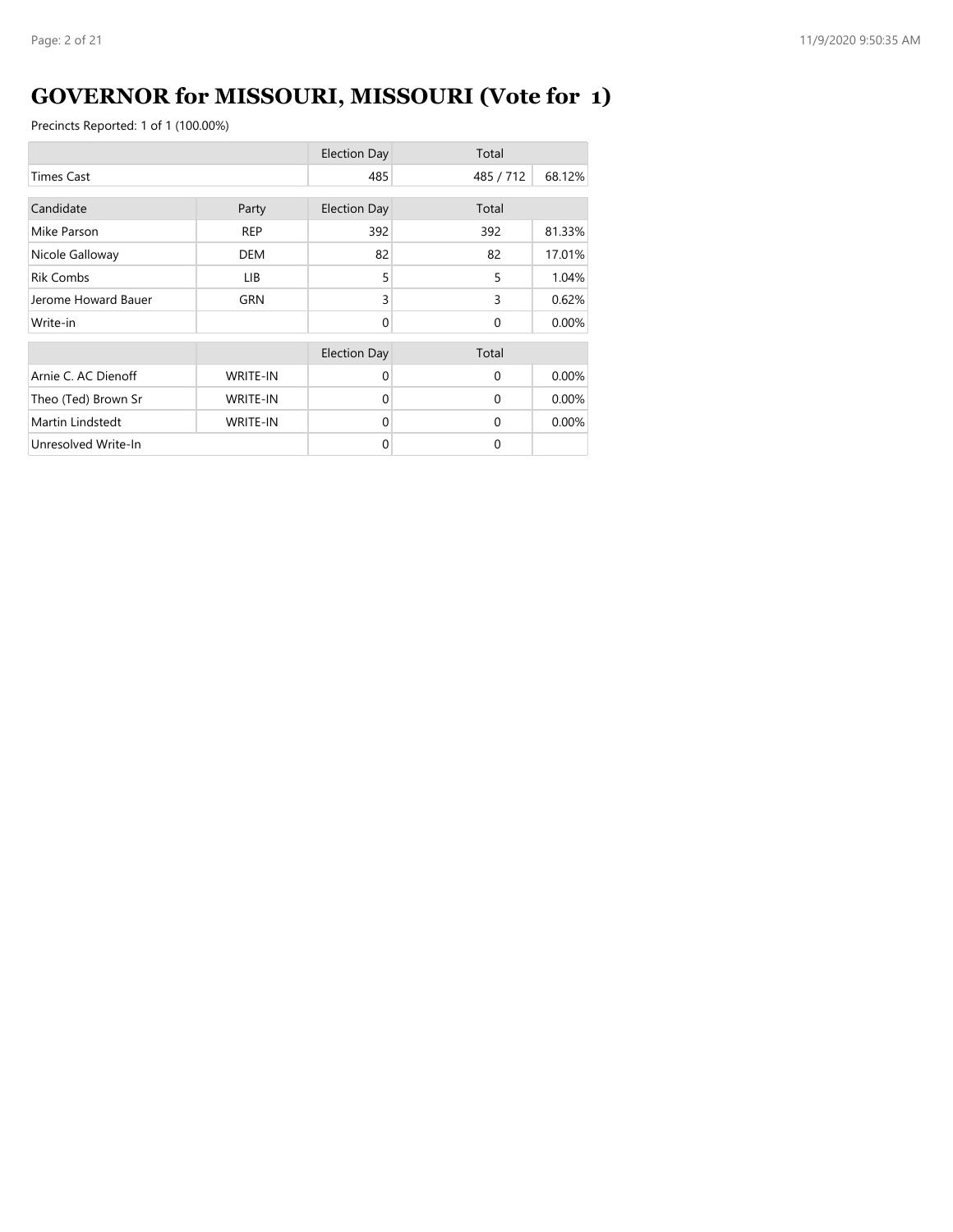# **LIEUTENANT GOVERNOR for MISSOURI, MISSOURI (Vote for 1)**

|                     |                 | <b>Election Day</b> | Total     |        |
|---------------------|-----------------|---------------------|-----------|--------|
| <b>Times Cast</b>   |                 | 485                 | 485 / 712 | 68.12% |
| Candidate           | Party           | <b>Election Day</b> | Total     |        |
|                     |                 |                     |           |        |
| Mike Kehoe          | <b>REP</b>      | 392                 | 392       | 82.53% |
| Alissia Canady      | <b>DEM</b>      | 72                  | 72        | 15.16% |
| <b>Bill Slantz</b>  | LIB             | 10                  | 10        | 2.11%  |
| Kelley Dragoo       | <b>GRN</b>      |                     | 1         | 0.21%  |
| Write-in            |                 | $\Omega$            | $\Omega$  | 0.00%  |
|                     |                 | <b>Election Day</b> | Total     |        |
| Jeremy Gundel       | <b>WRITE-IN</b> | $\Omega$            | $\Omega$  | 0.00%  |
| Unresolved Write-In |                 | $\mathbf 0$         | $\Omega$  |        |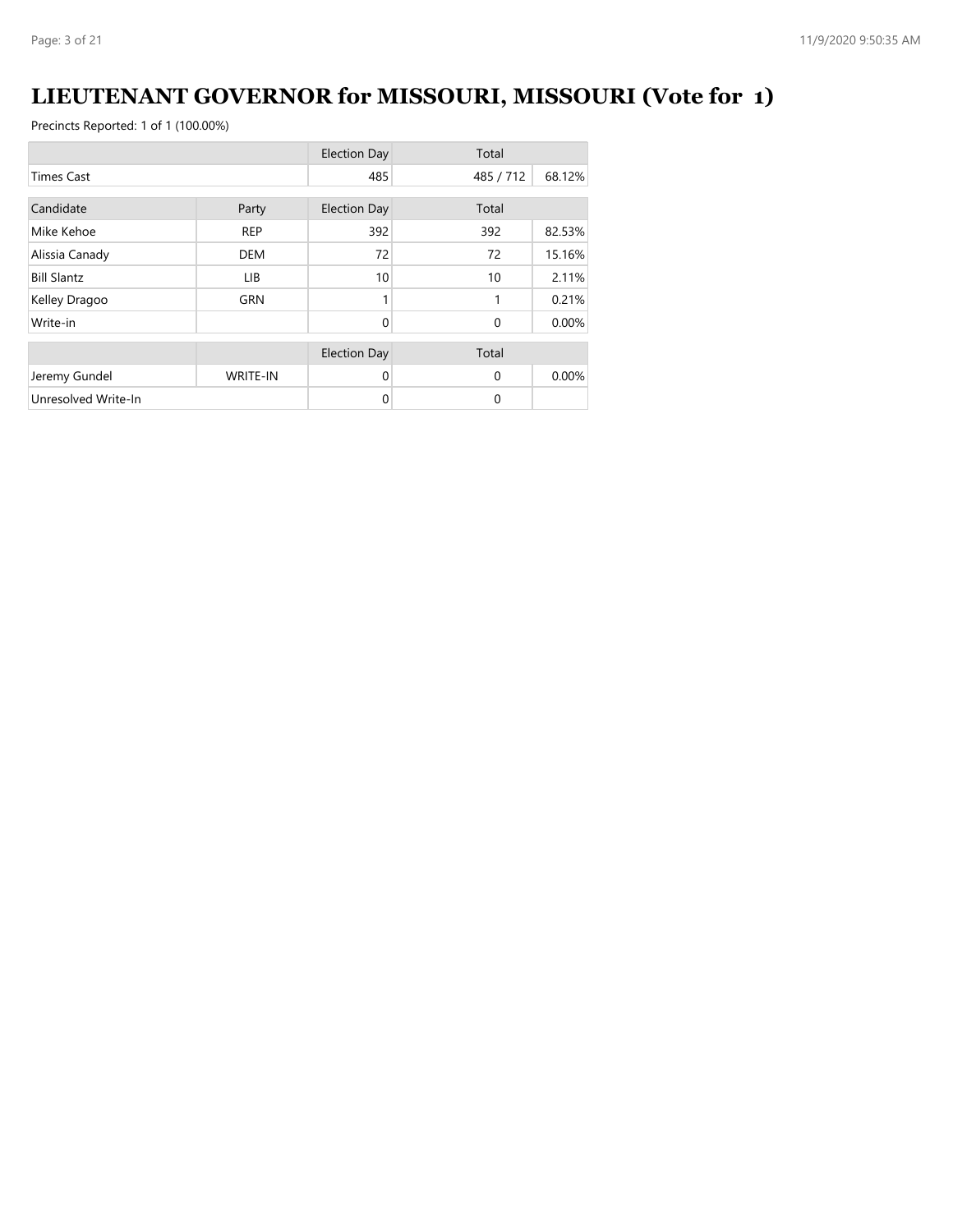# **SECRETARY OF STATE for MISSOURI, MISSOURI (Vote for 1)**

|                        |            | <b>Election Day</b> | Total     |        |
|------------------------|------------|---------------------|-----------|--------|
| <b>Times Cast</b>      |            | 485                 | 485 / 712 | 68.12% |
| Candidate              | Party      | <b>Election Day</b> | Total     |        |
| John R. (Jay) Ashcroft | <b>REP</b> | 394                 | 394       | 82.60% |
| Yinka Faleti           | <b>DEM</b> | 69                  | 69        | 14.47% |
| Carl Herman Freese     | LIB        | 10                  | 10        | 2.10%  |
| Paul Lehmann           | <b>GRN</b> | 3                   | 3         | 0.63%  |
| Paul Venable           | <b>CST</b> |                     | 1         | 0.21%  |
| Write-in               |            | $\Omega$            | $\Omega$  | 0.00%  |
|                        |            | <b>Election Day</b> | Total     |        |
| Unresolved Write-In    |            | 0                   | $\Omega$  |        |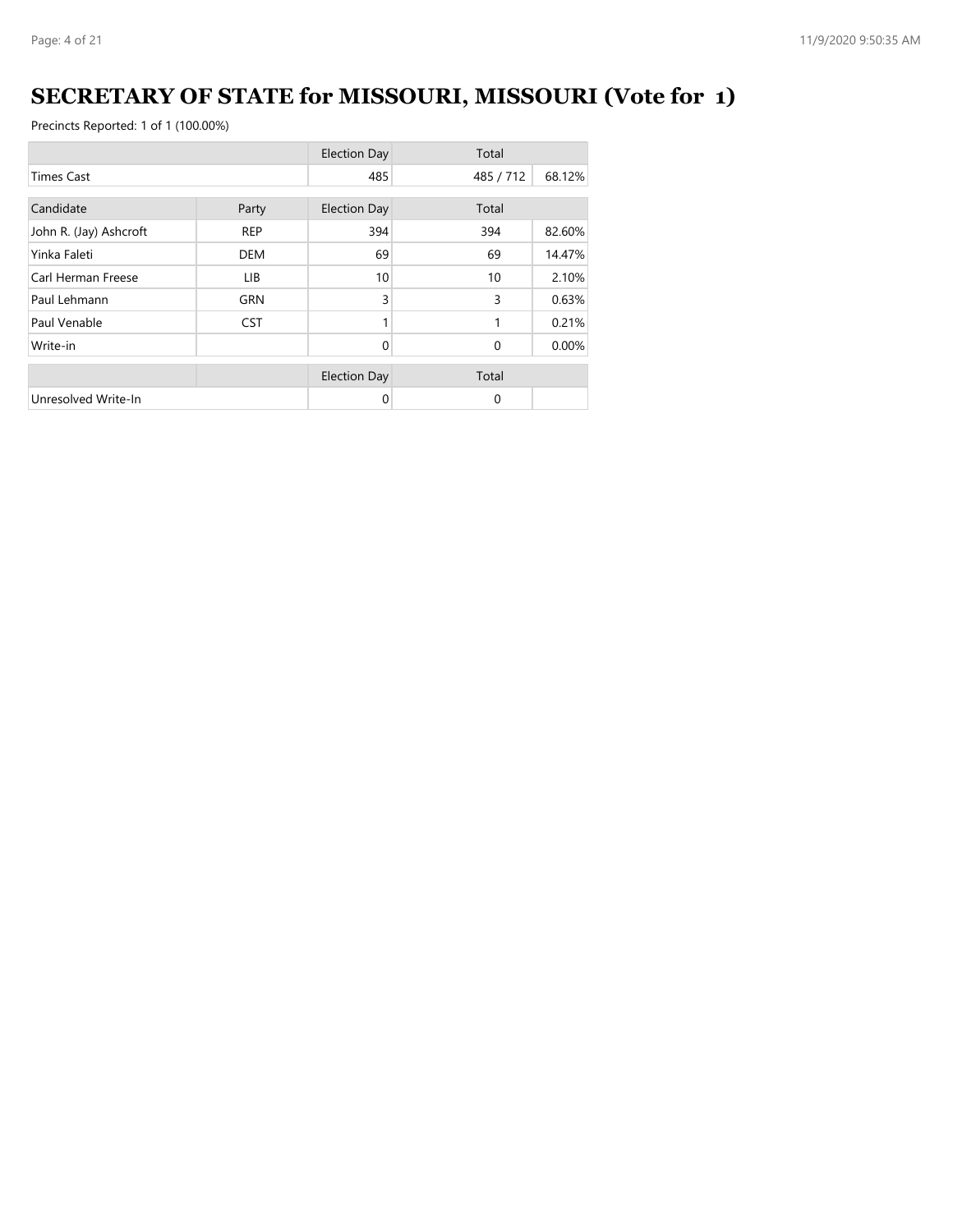# **STATE TREASURER for MISSOURI, MISSOURI (Vote for 1)**

|                        |            | <b>Election Day</b> | Total     |        |
|------------------------|------------|---------------------|-----------|--------|
| <b>Times Cast</b>      |            | 485                 | 485 / 712 | 68.12% |
| Candidate              | Party      | <b>Election Day</b> | Total     |        |
| Scott Fitzpatrick      | <b>REP</b> | 388                 | 388       | 82.03% |
| Vicki Lorenz Englund   | <b>DEM</b> | 77                  | 77        | 16.28% |
| Nicholas (Nick) Kasoff | LIB.       | 7                   | 7         | 1.48%  |
| Joseph Civettini       | <b>GRN</b> | 1                   | 1         | 0.21%  |
| Write-in               |            | $\Omega$            | $\Omega$  | 0.00%  |
|                        |            | <b>Election Day</b> | Total     |        |
| Unresolved Write-In    |            | 0                   | $\Omega$  |        |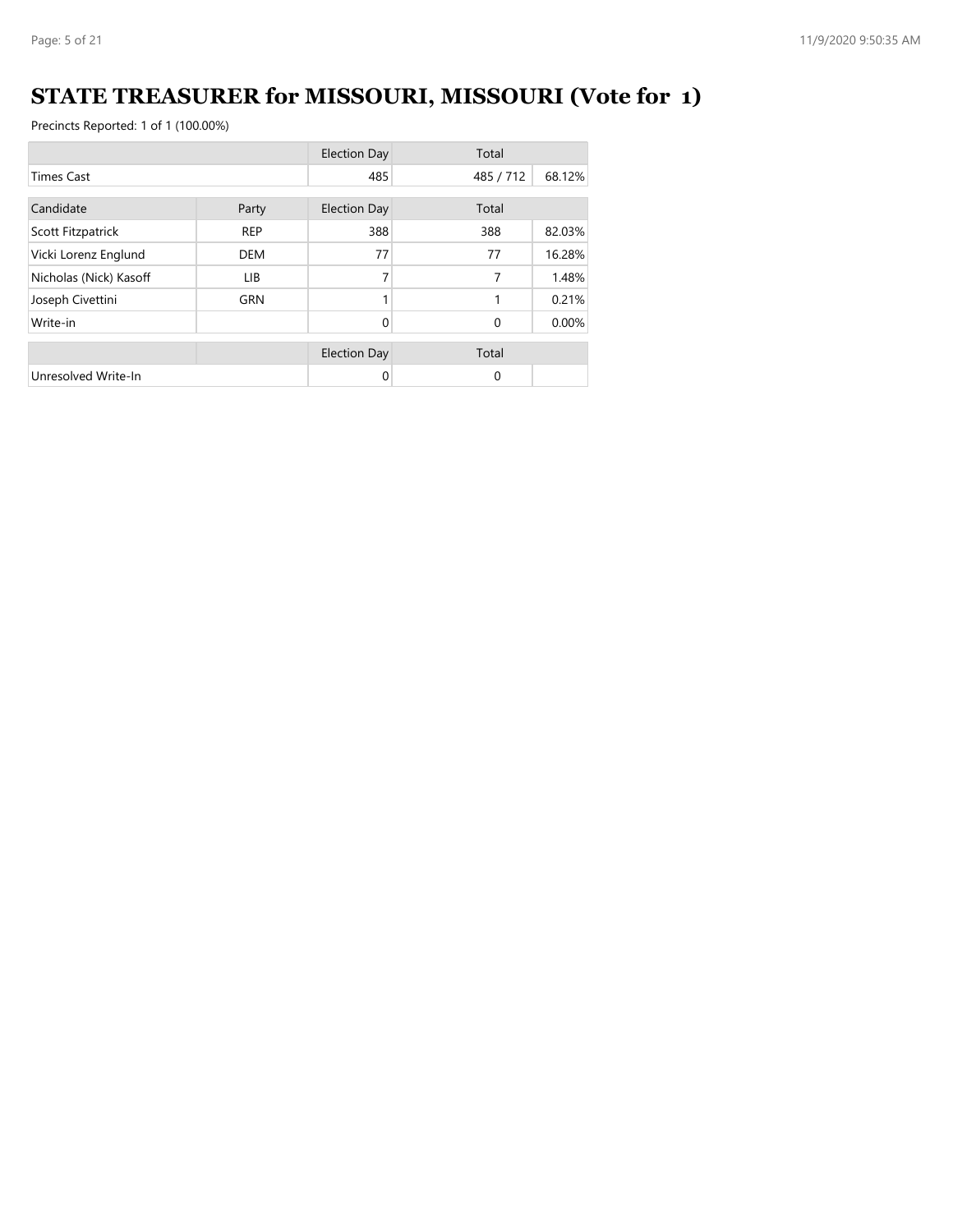# **ATTORNEY GENERAL for MISSOURI, MISSOURI (Vote for 1)**

|                      |            | <b>Election Day</b> | Total        |        |
|----------------------|------------|---------------------|--------------|--------|
| <b>Times Cast</b>    |            | 485                 | 485 / 712    | 68.12% |
| Candidate            | Party      | <b>Election Day</b> | Total        |        |
| Eric Schmitt         | <b>REP</b> | 397                 | 397          | 83.40% |
| <b>Rich Finneran</b> | <b>DEM</b> | 70                  | 70           | 14.71% |
| Kevin C Babcock      | LIB.       | 9                   | 9            | 1.89%  |
| Write-in             |            | $\Omega$            | $\mathbf{0}$ | 0.00%  |
|                      |            | <b>Election Day</b> | Total        |        |
| Unresolved Write-In  |            | 0                   | $\Omega$     |        |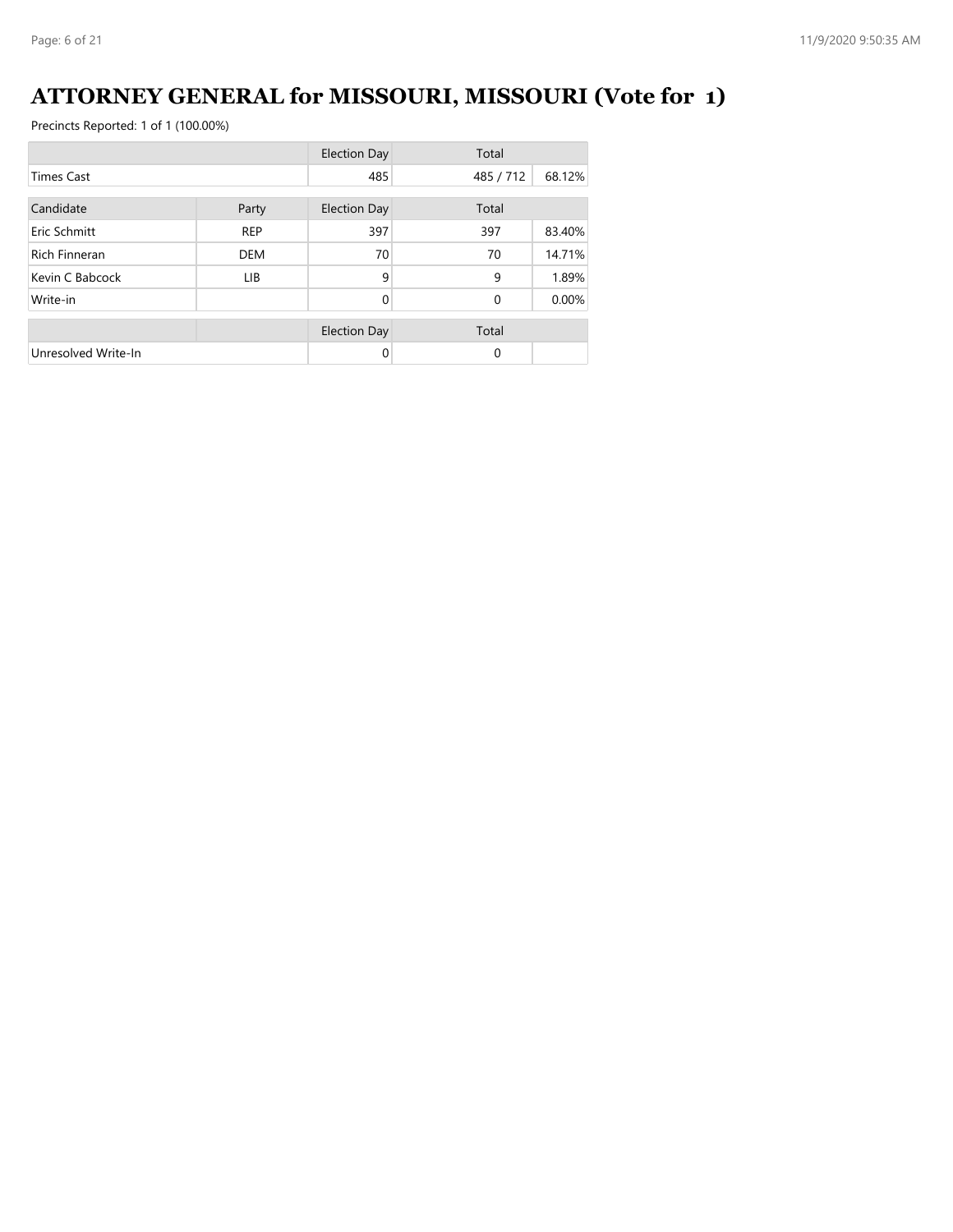#### **UNITED STATES REPRESENTATIVE IN CONGRESS for 3RD DISTRICT, MISSOURI (Vote for 1)**

|                           |                 | <b>Election Day</b> | Total     |        |
|---------------------------|-----------------|---------------------|-----------|--------|
| <b>Times Cast</b>         |                 | 485                 | 485 / 712 | 68.12% |
| Candidate                 | Party           | <b>Election Day</b> | Total     |        |
| <b>Blaine Luetkemeyer</b> | <b>REP</b>      | 404                 | 404       | 84.70% |
| Megan Rezabek             | <b>DEM</b>      | 65                  | 65        | 13.63% |
| Leonard J Steinman II     | <b>LIB</b>      | 8                   | 8         | 1.68%  |
| Write-in                  |                 | $\Omega$            | $\Omega$  | 0.00%  |
|                           |                 | <b>Election Day</b> | Total     |        |
| Thomas (Tom) Clapp        | <b>WRITE-IN</b> | 0                   | $\Omega$  | 0.00%  |
| Unresolved Write-In       |                 | 0                   | 0         |        |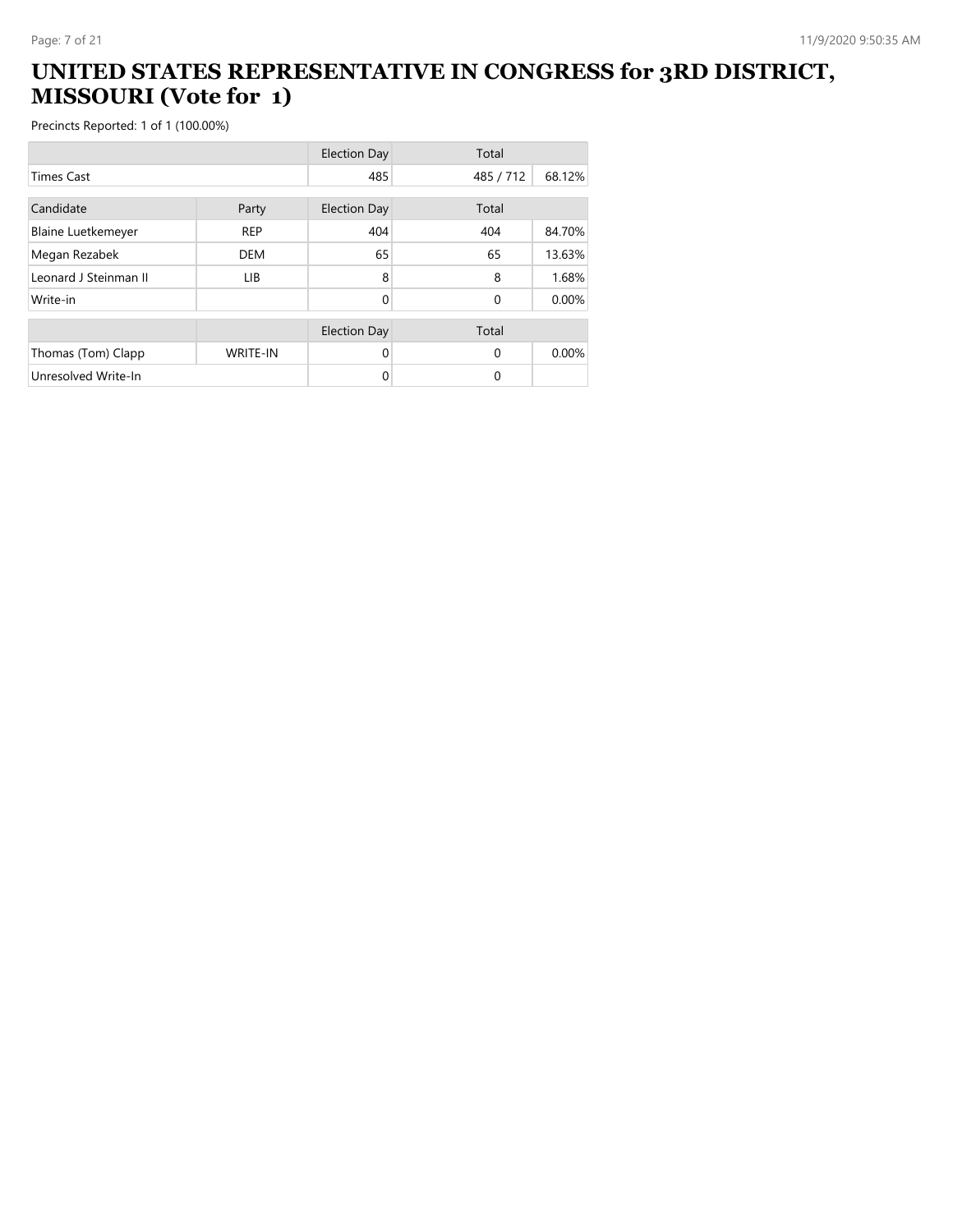## **STATE REPRESENTATIVE for 42ND DISTRICT, MISSOURI (Vote for 1)**

|                     |            | <b>Election Day</b> | Total     |         |
|---------------------|------------|---------------------|-----------|---------|
| <b>Times Cast</b>   |            | 485                 | 485 / 712 | 68.12%  |
|                     |            |                     |           |         |
| Candidate           | Party      | Election Day        | Total     |         |
| Jeff Porter         | <b>REP</b> | 443                 | 443       | 100.00% |
| Write-in            |            | 3                   | 3         | 0.68%   |
|                     |            |                     |           |         |
|                     |            | <b>Election Day</b> | Total     |         |
| Unresolved Write-In |            | 3                   | 3         |         |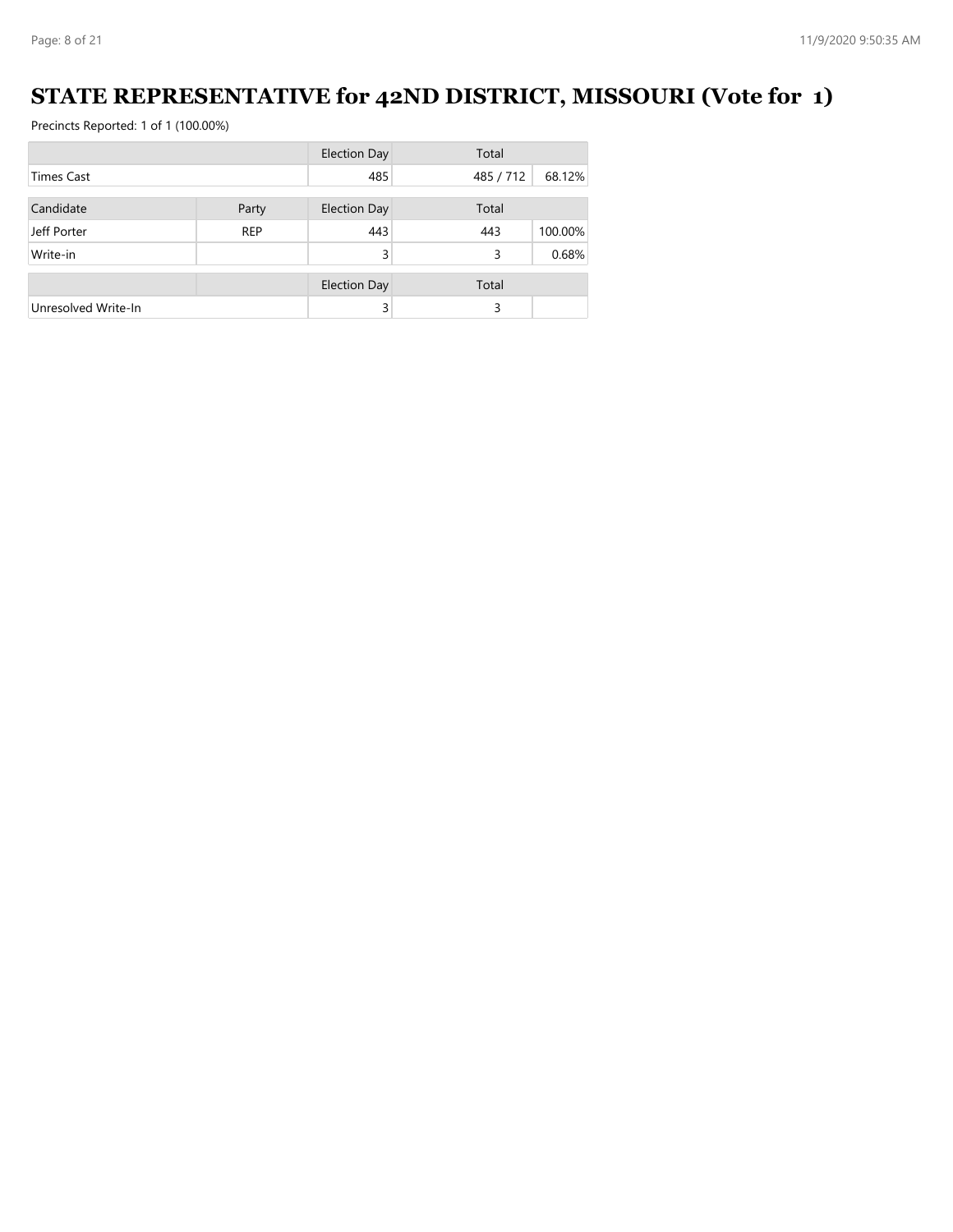# **COUNTY COMMISSIONER for NORTHERN DISTRICT, MISSOURI (Vote for 1)**

|                     |            | Election Day        | Total     |         |
|---------------------|------------|---------------------|-----------|---------|
| <b>Times Cast</b>   |            | 485                 | 485 / 712 | 68.12%  |
| Candidate           | Party      | <b>Election Day</b> | Total     |         |
| Matthew E. Flake    | <b>REP</b> | 445                 | 445       | 100.00% |
| Write-in            |            | $\mathcal{P}$       | 2         | 0.45%   |
|                     |            |                     |           |         |
|                     |            | <b>Election Day</b> | Total     |         |
| Unresolved Write-In |            |                     | 2         |         |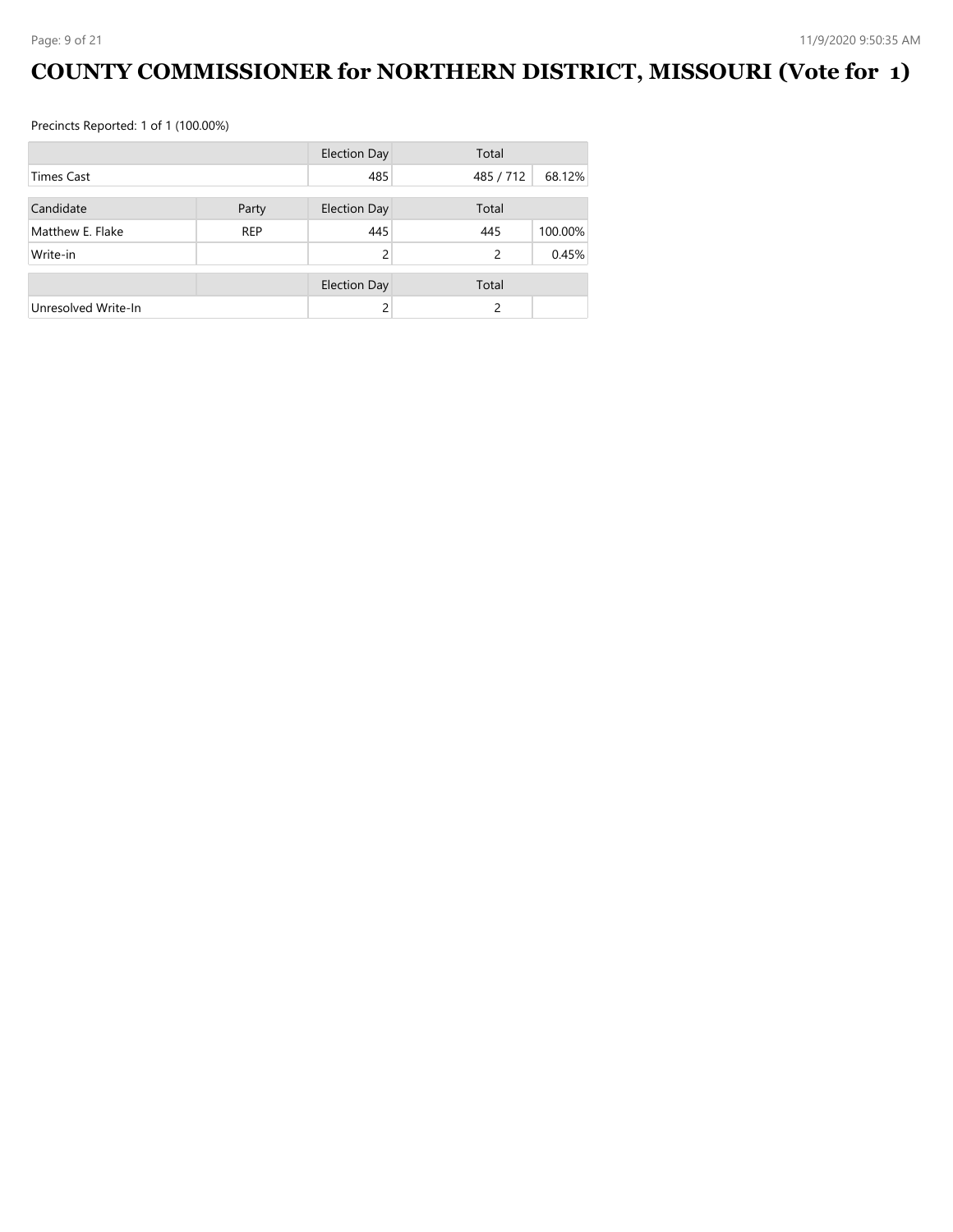# **SHERIFF for WARREN COUNTY, MISSOURI (Vote for 1)**

|                     |            | <b>Election Day</b> | Total     |         |
|---------------------|------------|---------------------|-----------|---------|
| <b>Times Cast</b>   |            | 485                 | 485 / 712 | 68.12%  |
| Candidate           |            |                     | Total     |         |
|                     | Party      | <b>Election Day</b> |           |         |
| Kevin Harrison      | <b>REP</b> | 443                 | 443       | 100.00% |
| Write-in            |            | 3                   | 3         | 0.68%   |
|                     |            |                     |           |         |
|                     |            | <b>Election Day</b> | Total     |         |
| Unresolved Write-In |            | 3                   | 3         |         |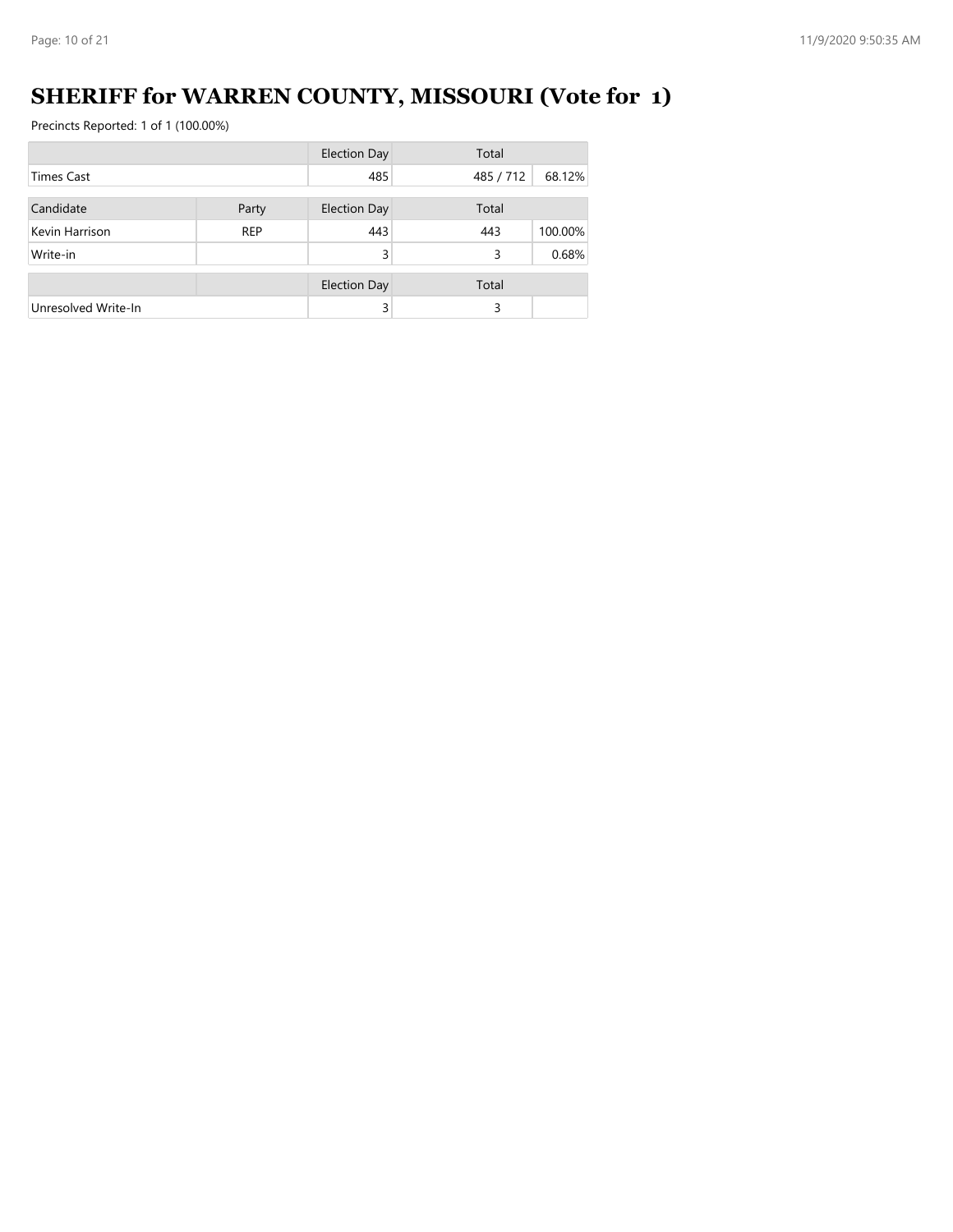# **ASSESSOR for WARREN COUNTY, MISSOURI (Vote for 1)**

|                          |            | <b>Election Day</b> | Total     |         |
|--------------------------|------------|---------------------|-----------|---------|
| <b>Times Cast</b>        |            | 485                 | 485 / 712 | 68.12%  |
|                          |            |                     |           |         |
| Candidate                | Party      | <b>Election Day</b> | Total     |         |
| Kathryn L. (Katie) Smith | <b>REP</b> | 442                 | 442       | 100.00% |
| Write-in                 |            | $\mathcal{P}$       | 2         | 0.45%   |
|                          |            | <b>Election Day</b> | Total     |         |
| Unresolved Write-In      |            |                     | 2         |         |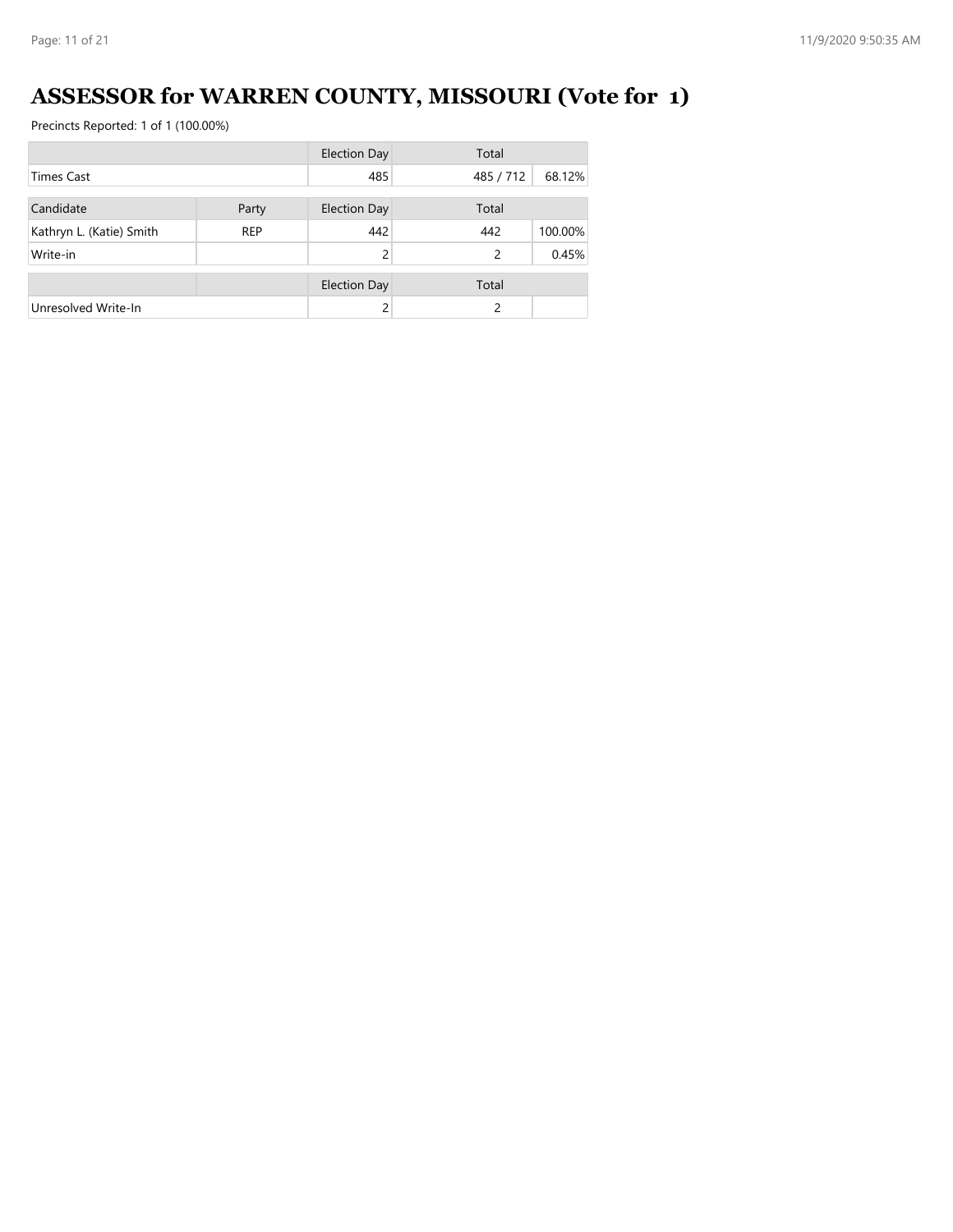## **PUBLIC ADMINISTRATOR for WARREN COUNTY, MISSOURI (Vote for 1)**

|                         |            | <b>Election Day</b> | Total     |         |
|-------------------------|------------|---------------------|-----------|---------|
| <b>Times Cast</b>       |            | 485                 | 485 / 712 | 68.12%  |
| Candidate               |            | <b>Election Day</b> | Total     |         |
|                         | Party      |                     |           |         |
| Melissa (Missy) Dempsey | <b>REP</b> | 439                 | 439       | 100.00% |
| Write-in                |            | 4                   | 4         | 0.91%   |
|                         |            | <b>Election Day</b> | Total     |         |
|                         |            |                     |           |         |
| Unresolved Write-In     |            | 4                   | 4         |         |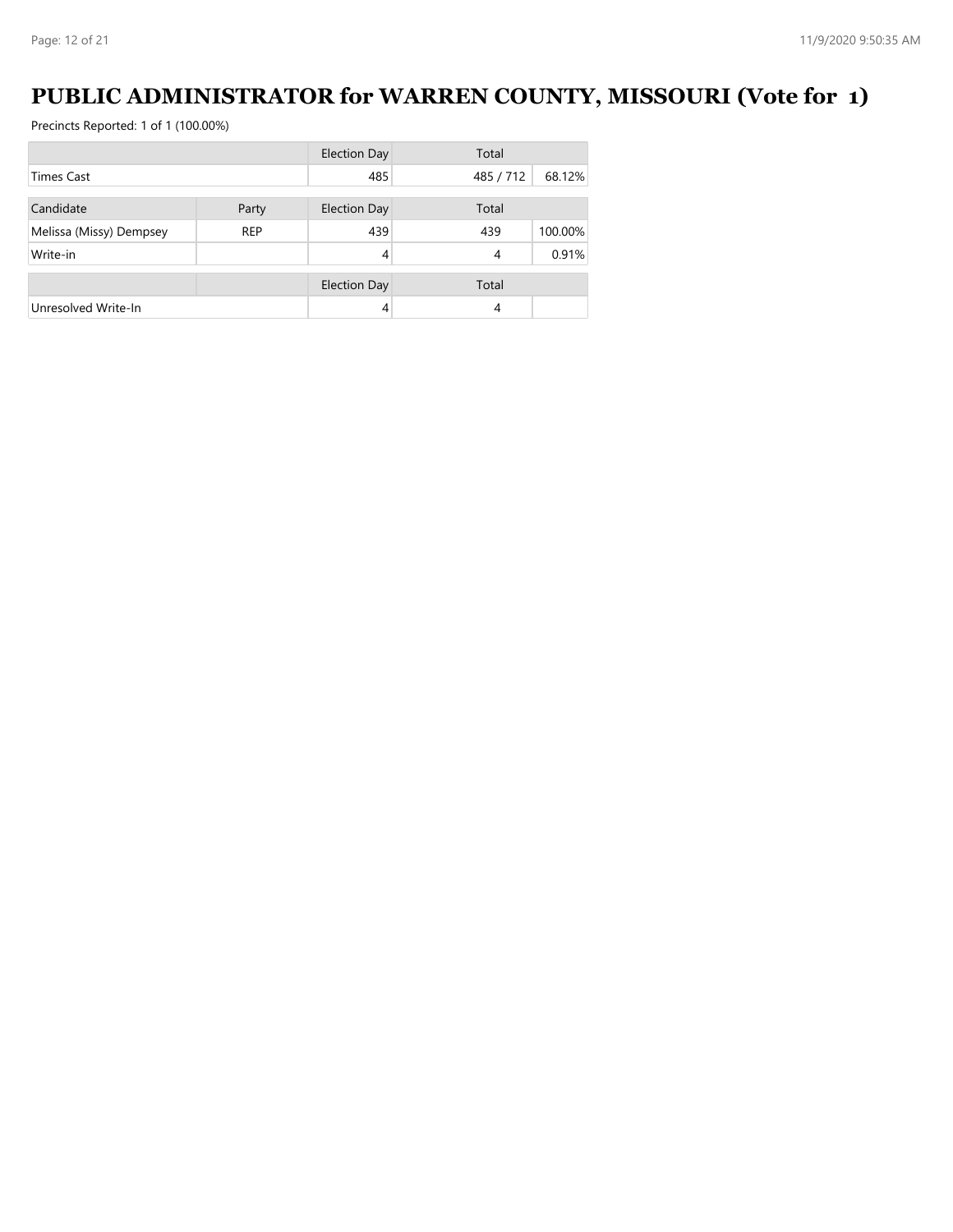# **CORONER for WARREN COUNTY, MISSOURI (Vote for 1)**

|                     |            | <b>Election Day</b> | Total     |         |
|---------------------|------------|---------------------|-----------|---------|
| <b>Times Cast</b>   |            | 485                 | 485 / 712 | 68.12%  |
|                     |            |                     |           |         |
| Candidate           | Party      | <b>Election Day</b> | Total     |         |
| Mark W. O'Neill     | <b>REP</b> | 438                 | 438       | 100.00% |
| Write-in            |            | $\mathcal{P}$       | 2         | 0.46%   |
|                     |            | <b>Election Day</b> | Total     |         |
| Unresolved Write-In |            |                     | 2         |         |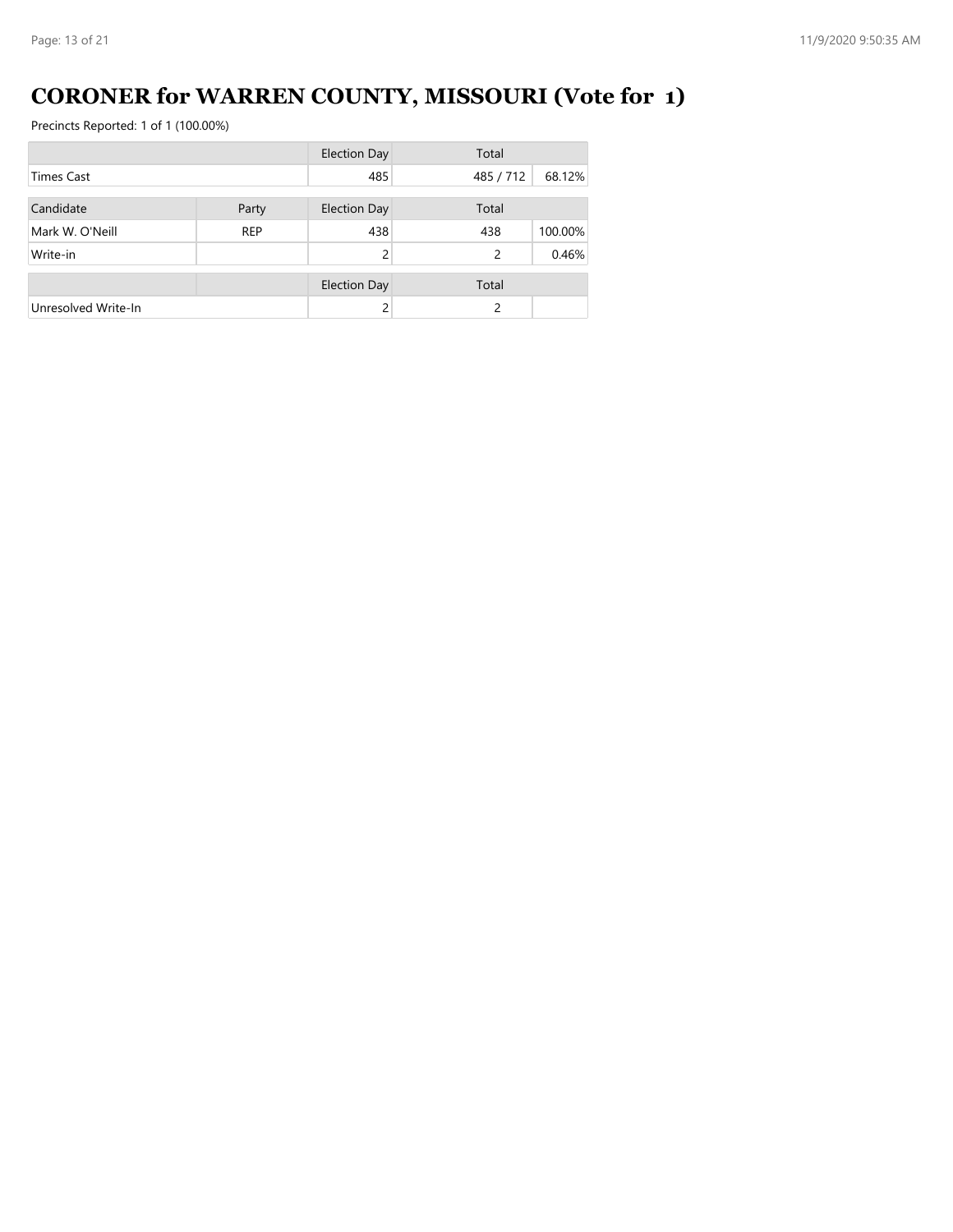## **SURVEYOR for WARREN COUNTY, MISSOURI (Vote for 1)**

|                     |            | <b>Election Day</b> | Total          |        |
|---------------------|------------|---------------------|----------------|--------|
| <b>Times Cast</b>   |            | 485                 | 485 / 712      | 68.12% |
| Candidate           |            |                     |                |        |
|                     | Party      | <b>Election Day</b> | Total          |        |
| Robert L. Lewis     | <b>REP</b> | 433                 | 100.00%<br>433 |        |
| Write-in            |            | $\mathcal{P}$       | 2              | 0.46%  |
|                     |            | <b>Election Day</b> | Total          |        |
|                     |            |                     |                |        |
| Unresolved Write-In |            |                     | 2              |        |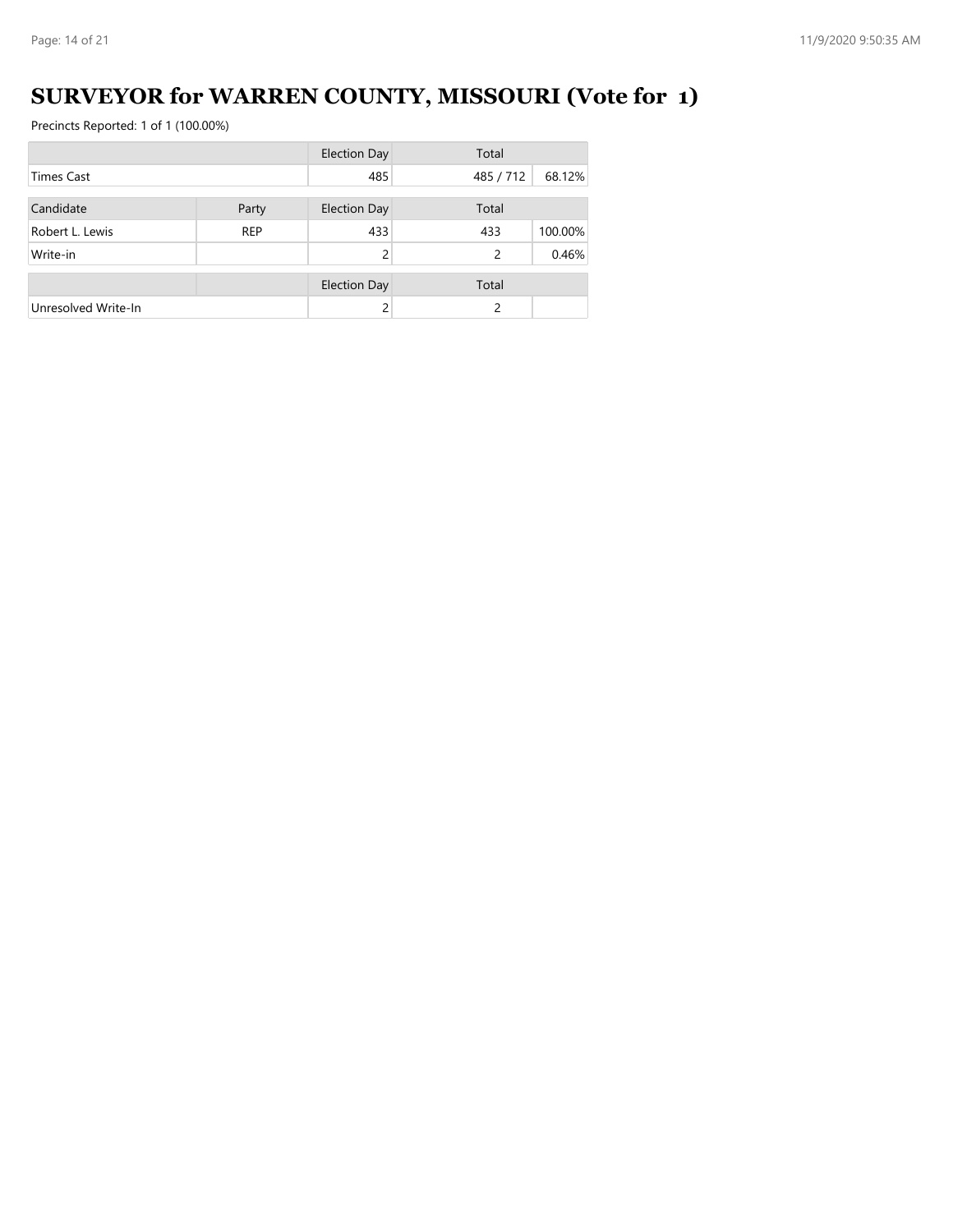## **CONSTITUTIONAL AMENDMENT NO. 1, MISSOURI (Vote for 1)**

|                     |                              | <b>Election Day</b> | Total     |        |  |
|---------------------|------------------------------|---------------------|-----------|--------|--|
| <b>Times Cast</b>   |                              | 485                 | 485 / 712 | 68.12% |  |
| Candidate           | <b>Election Day</b><br>Party |                     | Total     |        |  |
| <b>YES</b>          |                              | 201                 | 201       | 43.04% |  |
| <b>NO</b>           |                              | 266                 | 266       | 56.96% |  |
|                     |                              | <b>Election Day</b> | Total     |        |  |
| Unresolved Write-In |                              | $\Omega$            | $\Omega$  |        |  |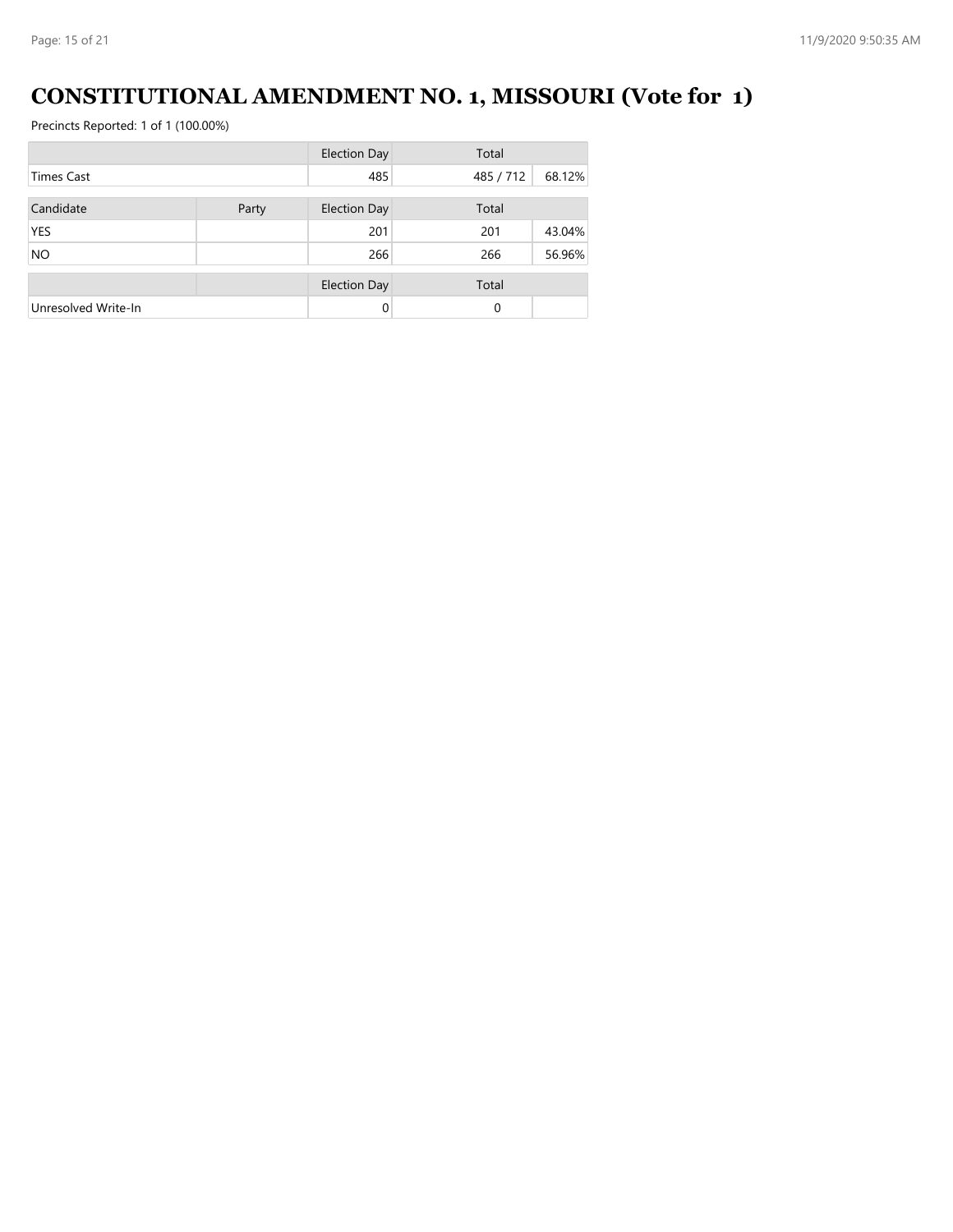# **CONSTITUTIONAL AMENDMENT NO. 3, MISSOURI (Vote for 1)**

|                     |  | <b>Election Day</b> | Total     |        |
|---------------------|--|---------------------|-----------|--------|
| <b>Times Cast</b>   |  | 485                 | 485 / 712 | 68.12% |
| Candidate<br>Party  |  | <b>Election Day</b> | Total     |        |
| <b>YES</b>          |  | 305                 | 305       | 65.03% |
| <b>NO</b>           |  | 164                 | 164       | 34.97% |
|                     |  | <b>Election Day</b> | Total     |        |
| Unresolved Write-In |  | 0                   | $\Omega$  |        |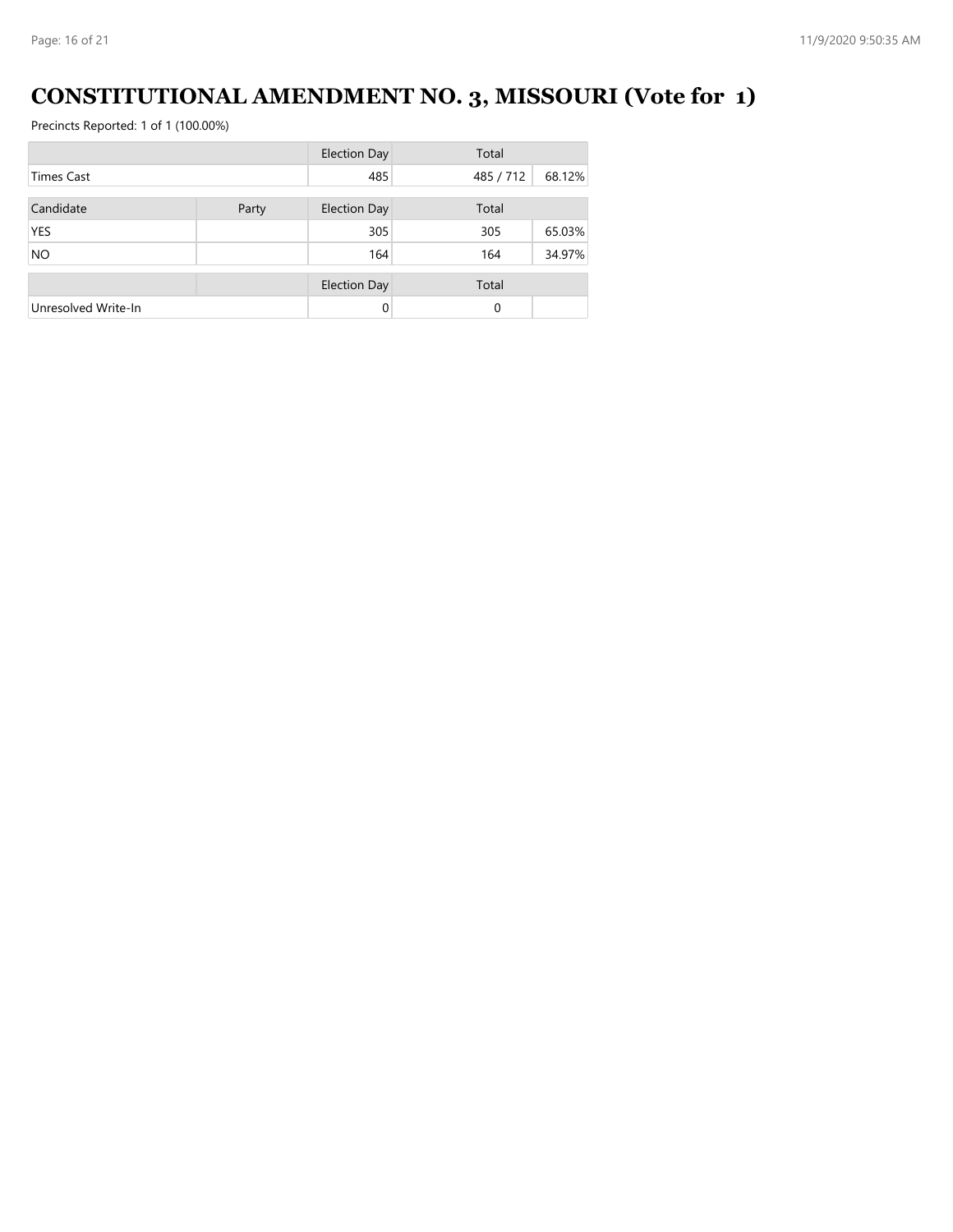### **JUDGE(S) for MISSOURI SUPREME COURT, MISSOURI (BRECKENRIDGE) (Vote for 1)**

|                     |       | <b>Election Day</b> | Total     |        |
|---------------------|-------|---------------------|-----------|--------|
| <b>Times Cast</b>   |       | 485                 | 485 / 712 | 68.12% |
| Candidate           | Party | <b>Election Day</b> | Total     |        |
| <b>YES</b>          |       | 318                 | 318       | 75.18% |
| <b>NO</b>           |       | 105                 | 105       | 24.82% |
|                     |       | <b>Election Day</b> | Total     |        |
| Unresolved Write-In |       | 0                   | 0         |        |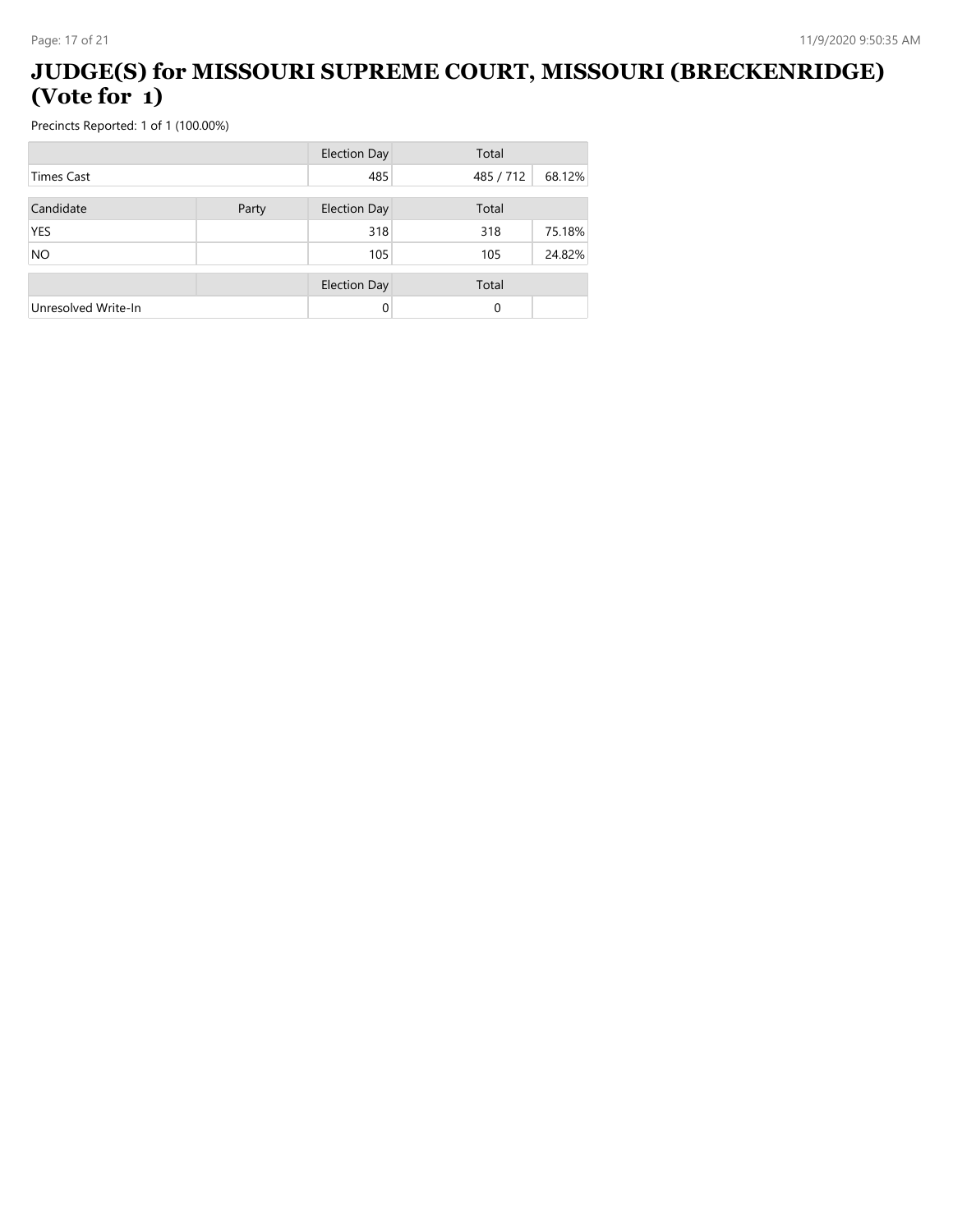### **JUDGE(S) for MISSOURI COURT OF APPEALS, EASTERN DISTRICT, MISSOURI (ODENWALD) (Vote for 1)**

|                     |       | <b>Election Day</b> | Total     |        |
|---------------------|-------|---------------------|-----------|--------|
| <b>Times Cast</b>   |       | 485                 | 485 / 712 | 68.12% |
| Candidate           | Party | <b>Election Day</b> | Total     |        |
| <b>YES</b>          |       | 319                 | 319       | 76.50% |
| <b>NO</b>           |       | 98                  | 98        | 23.50% |
|                     |       | <b>Election Day</b> | Total     |        |
| Unresolved Write-In |       | 0                   | 0         |        |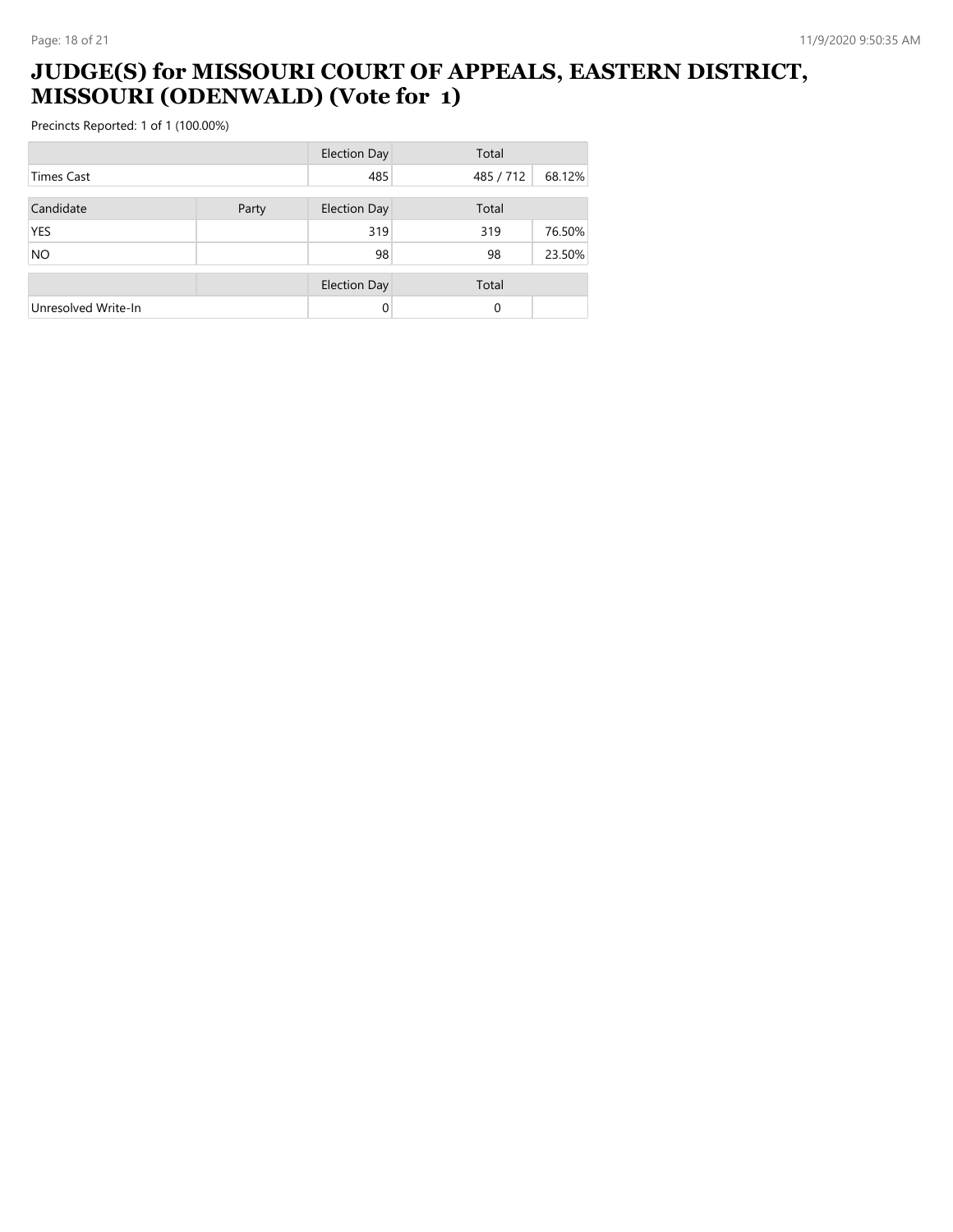### **JUDGE(S) for MISSOURI COURT OF APPEALS, EASTERN DISTRICT, MISSOURI (RANSOM) (Vote for 1)**

|                     |       | <b>Election Day</b> | Total     |        |
|---------------------|-------|---------------------|-----------|--------|
| <b>Times Cast</b>   |       | 485                 | 485 / 712 | 68.12% |
| Candidate           | Party | <b>Election Day</b> | Total     |        |
| <b>YES</b>          |       | 316                 | 316       | 75.06% |
| <b>NO</b>           |       | 105                 | 105       | 24.94% |
|                     |       | <b>Election Day</b> | Total     |        |
| Unresolved Write-In |       | $\Omega$            | 0         |        |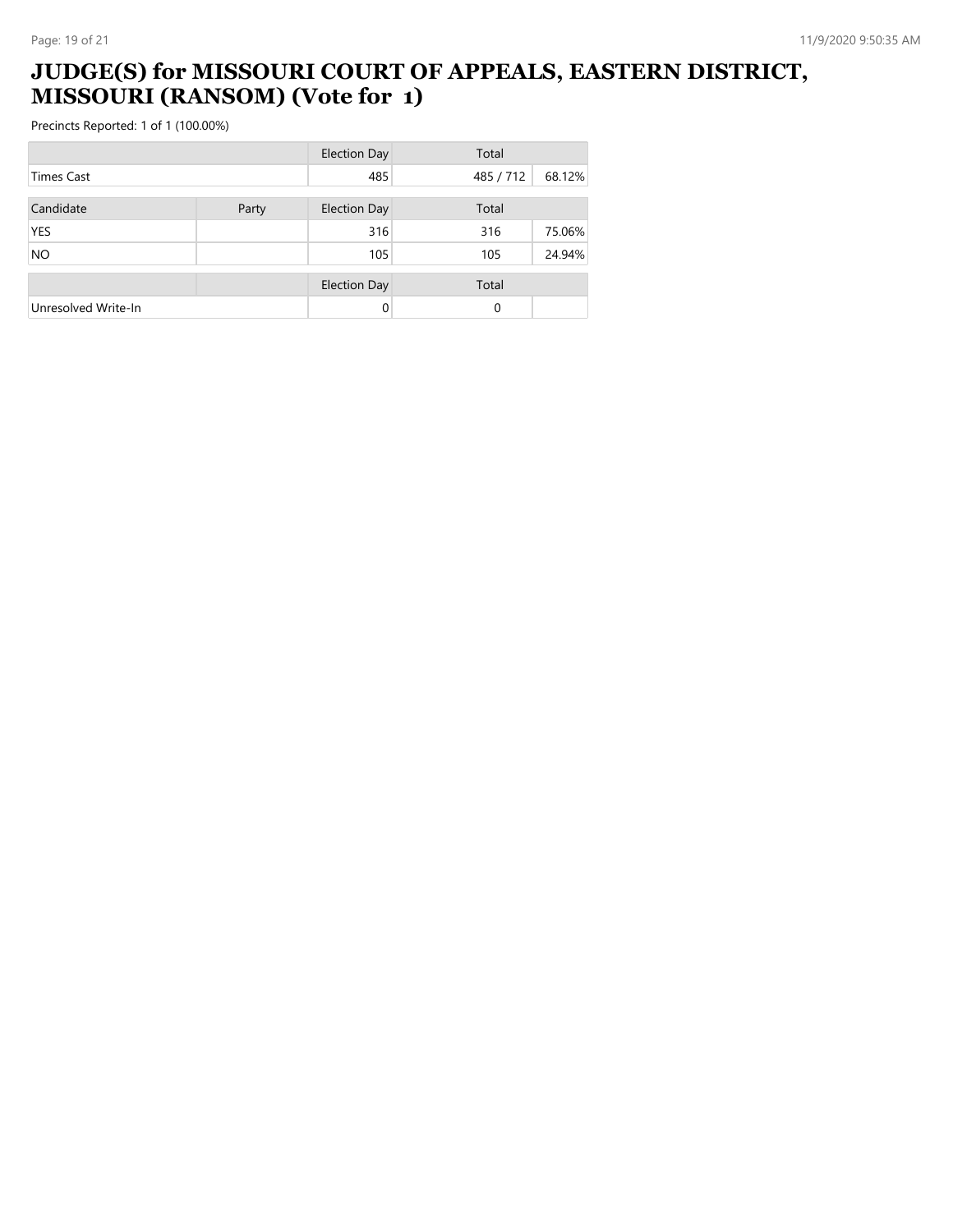### **FIRE QUESTION for HAWK POINT FIRE PROTECTION DISTRICT, MISSOURI (Vote for 1)**

|                     |       | <b>Election Day</b> | Total  |        |
|---------------------|-------|---------------------|--------|--------|
| <b>Times Cast</b>   |       | 80                  | 80/113 | 70.80% |
| Candidate           | Party | <b>Election Day</b> | Total  |        |
| <b>YES</b>          |       | 48                  | 48     | 61.54% |
| <b>NO</b>           |       | 30                  | 30     | 38.46% |
|                     |       | <b>Election Day</b> | Total  |        |
| Unresolved Write-In |       | 0                   | 0      |        |